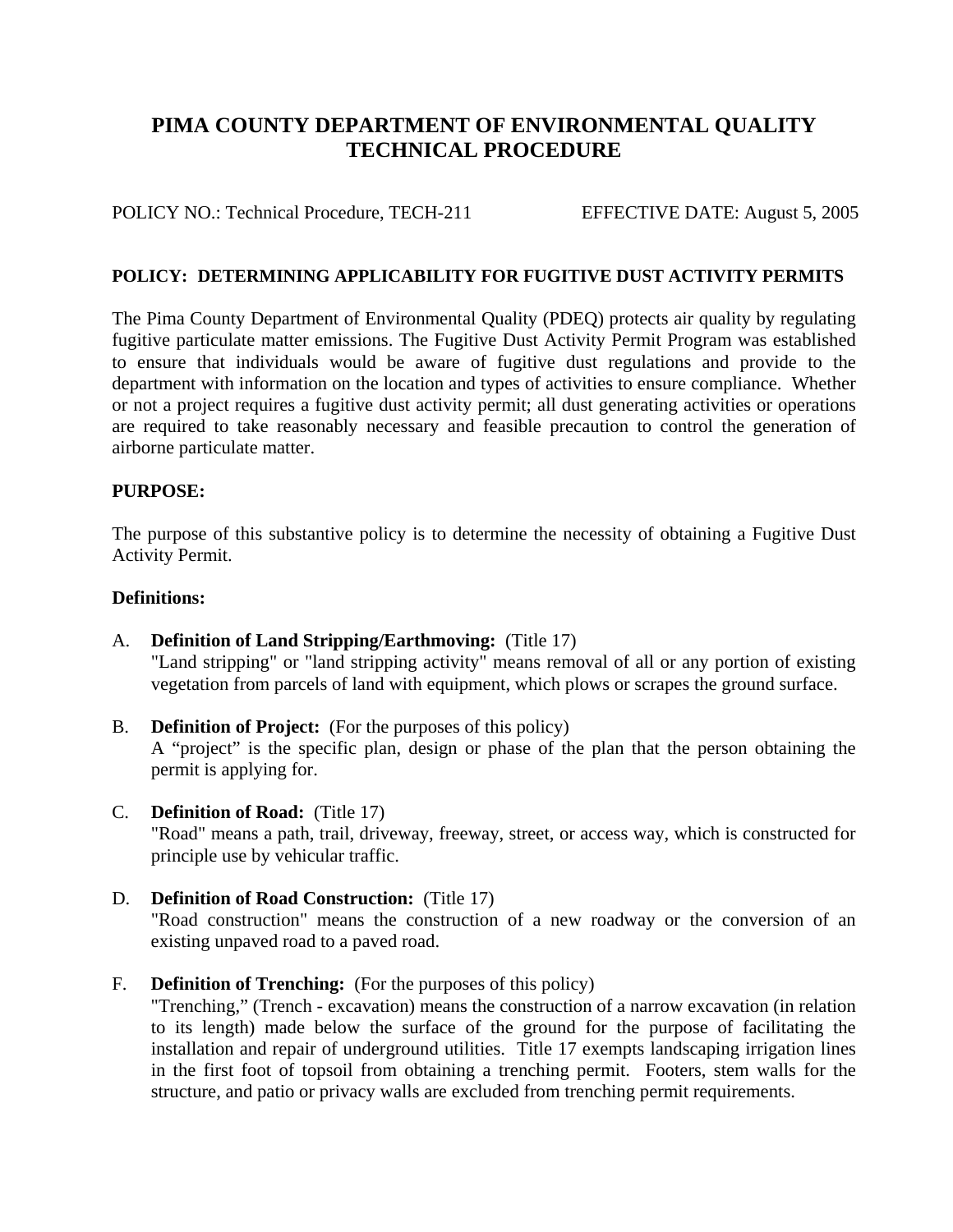PDEQ Technical Procedure, TECH-211 Determining Applicability for Fugitive Dust Activity Permits Page 2

# G. **Definition of Person:** (Title 17)

 "Person" includes any public or private corporation, company, partnership, firm, trust, association or society of person, the federal government and any of its departments or agencies, the state and any of its agencies, departments or political subdivisions, as well as a natural person.

## **1. General Practices:**

- A. A Fugitive Dust Activity Permit is the property of the applicant applying for the permit.
- B. A permit that covers the type of dust producing activity is required for a project. The following permitting scenarios are possible:
	- 1. One project with multiple activities will require each contractor to apply for and obtain a permit for their individual activities or;
	- 2. One contractor, owner or developer may apply for and obtain a permit for all activities.
- C. The person conducting dust producing activities requiring a permit **will** be cited if they fail to obtain a fugitive dust activity permit.
- D. PDEQ will not "amend" an existing activity permit to add additional activities for the project. A new permit must be issued at the time of the request. If, when the additional permit is requested, the footage or acreage total would have put the cost of the original permit into a higher category, the permittee will be charged the difference.

# **2**. **Road Construction:**

- **A. Construction of a New Bike Path on Existing Roads:** A bike path is considered road construction and a permit is required if the project is over the threshold amount. For permitting purposes road construction is linear footage.
- B. **Construction of a New Bike Path AND New Roads:** If the road is being constructed at the same time as the bike path, and the bike path is within the right-of-way, it is considered one project. If the bike path is outside of the right-of-way, or is being constructed at a different time than the road project, a separate activity permit for road construction is required for the bike path and the road.

 The conversion of a previously unpaved road to a paved road **IS** considered road construction.

 A sidewalk is not for use by vehicular traffic and therefore not considered a road and does not require a fugitive dust activity permit for road construction.

- **C. Trenching for purposes of Road Construction:** A fugitive dust activity permit for road construction shall include trenching activities only if the trenching that occurs is directly performed for the purposes of preparing the site for a road. Refer to 3A for further clarification.
- **D. Road Construction/Maintenance:** The grading of an existing dirt road and the maintenance of the right-of-way or shoulders of an existing dirt or paved road for the purpose of weed abatement or storm water drainage shall not require a fugitive dust activity permit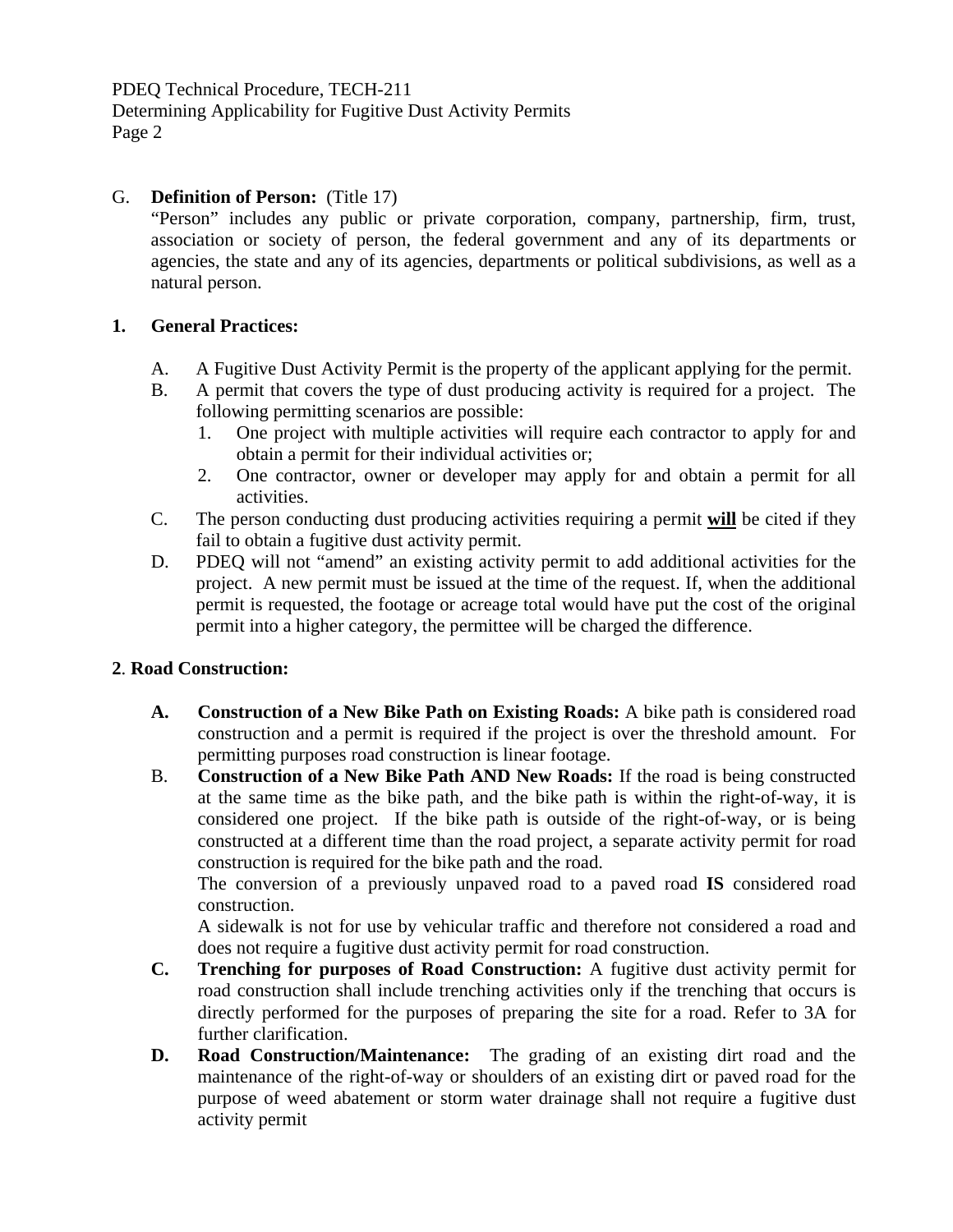PDEQ Technical Procedure, TECH-211 Determining Applicability for Fugitive Dust Activity Permits Page 3

# **3**. **Trenching**:

- A. **Construction of Trenches for Utilities AND New Roads:** When a new road is proposed that will have a number of utility trenches constructed under or within the right-of-way, only a permit for road construction will be required. If utilities will be constructed at a separate time than the road construction, or at a location outside the right-of-way, separate permit coverage for trenching must be obtained.
- B. **Construction of Trenches for Utilities on Existing Roads:** In this case, no new road is being constructed and trenching is the primary activity. As such, permits shall be based on the total linear footage of trenching occurring.

# **4**. **Land Stripping/Earthmoving:**

- A. **Additional Land Stripping/Earthmoving during Road Construction:** The activity permit for road construction applies to all earthmoving activities within the right-ofway. Any additional earthmoving activities outside the right-of-way will require additional permit coverage for the total acreage disturbed.
- B. **Parking Lots:** If the project is over the threshold amount, the construction of a parking lot requires a fugitive dust activity permit for land stripping/earthmoving.
- C. **Home/Bldg Sites:** Only if the area being cleared for the footprint of the home or building meets the threshold amount will a permit be required.
- D. **Permanent Earthmoving Operations:** Persons conducting ongoing earthmoving activity at quarry pits, landfills, and other facilities that are not covered by the conditions of a stationary source Air Quality Operating Permit must obtain an initial one-time Fugitive Dust Activity Permit to cover the aggregate of area that they plan to affect in the future.

## **5**. **Property Improvements:**

- A. **Fugitive Dust Activity Permits for Property Improvements, Single Lot:** Trenching for landscaping purposes is exempt. The trenching for extending utilities from the property line to the structure shall require permitting if the sum of trenching for all utilities is greater than 300 feet. Construction of new a driveway over the threshold amount requires a permit.
- B. **Fugitive Dust Activity Permits for Property Improvements, Multiple Lots:** When a single project consists of improving multiple sites, permit requirements shall be based on contiguous activities that meet threshold activity amounts. This includes all utility trenches, roads and land stripping/earthmoving activities for the project.
- C. Only demolition and renovation projects subject to the asbestos NESHAP require a NESHAP Activity Permit.
- D. The property owner and/or developer are responsible for dust control after the construction is complete. PDEQ may also cite the person engaging in dust producing activities.